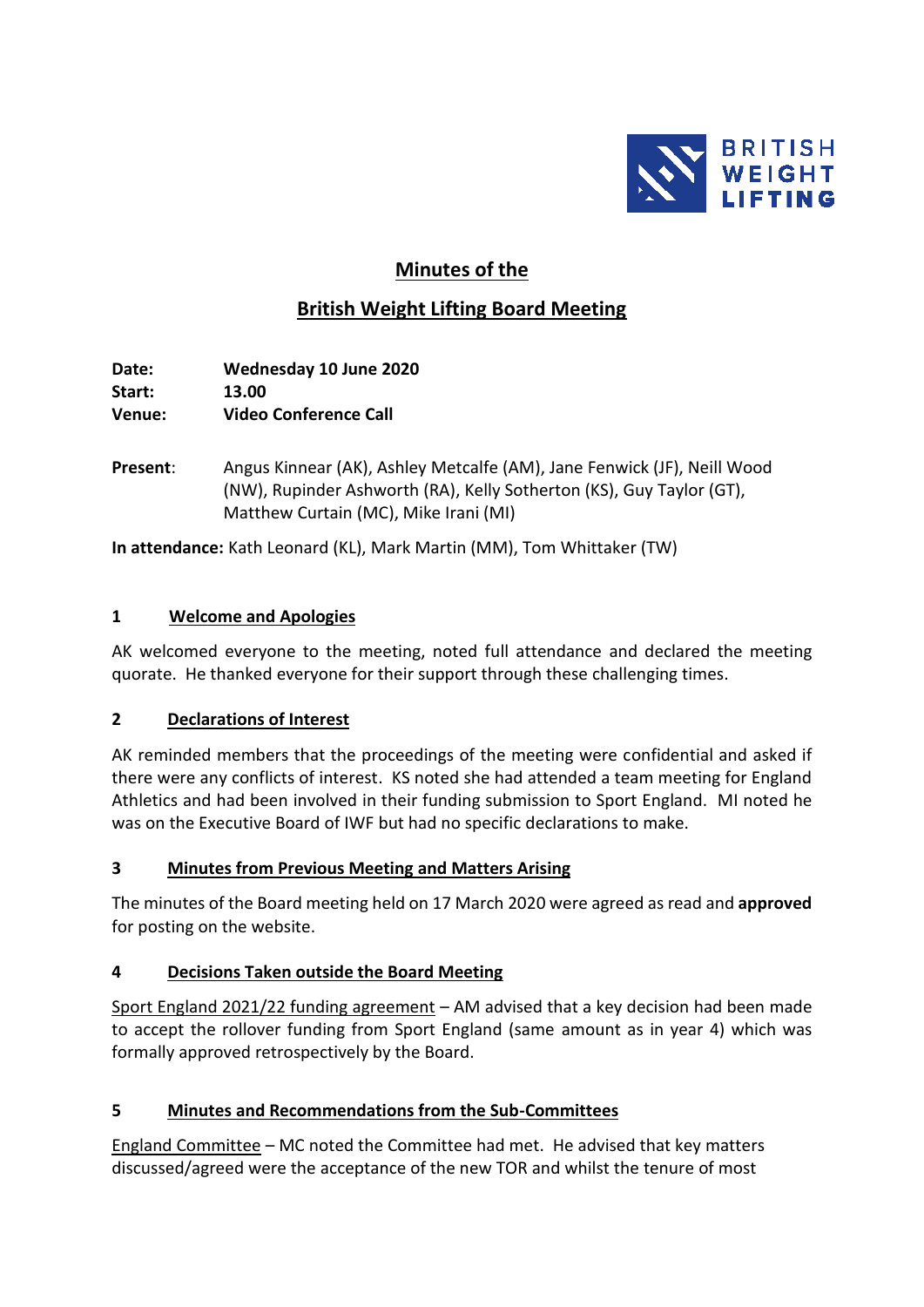members had expired, all had agreed to continue for a second term. The new TOR makes provision for an athlete representative so the Committee are to undertake a recruitment process, seeking engagement from Sarah Davies (as athlete representative on the BWL Board) and noted the next meeting of Committee will be held in July. MI asked about links with Northern Ireland. MC responded that the TOR of the Committee is to drive activities for England. AM noted that Northern Ireland and Ireland Weightlifting are independent bodies, but discussions are ongoing about how to improve relationships in Ireland as a whole and move forward in a more united manner.

Commercial and Development – RA noted that a meeting had been held to explore further options around the new concept competition and a further meeting would be held virtually to finalise plans which would be reported at the next meeting.

There were no further reports from the other Sub-Committees.

# **6 CEO Overview on COVID-19**

AM provided an update on COVID-19 noting the initial requirement had been to look at the immediate impact of the pandemic especially on the operational strategy and organisational finances.

AM noted that the original budget was now inaccurate and out of date due in main to the extended length of the lockdown than initially expected and the prospect of extra support or additional funding options from key stakeholders was unlikely. BWL was further restricted by the inability to furlough employees as roles were already either fully or part-funded by the Government. He also added that the length of shutdown would in all probability make it extremely challenging to achieve originally agreed full year targets, whether development, performance or financial.

AM added the second part of the operational strategy was around adapting and changing operations to get the organisation back on its feet. The key priority had been driving the digital transformation programme to drive potential new revenue streams. AM confirmed operationally the key focus was to accelerate the development of online coach education and competition opportunities alongside maintaining improved communications and the latest legal guidance to members and clubs.

Longer term, the team had challenged the pandemic's impact on the organisation's overall strategy and examined what could be learned and whether anything needed to be changed to ensure operationally the organisation could improve or be more efficient in future. It was **agreed** that that the board would continue to monitor the appropriateness of the original strategy and that the Executive would present a further half year review around operational structures and plans at the next meeting.

# **7 Finance Matters and Update**

MM gave an overview of draft year end results for 2019/20 advising the figures were better than expected showing a modest profit of £22,000 due in main to higher course income and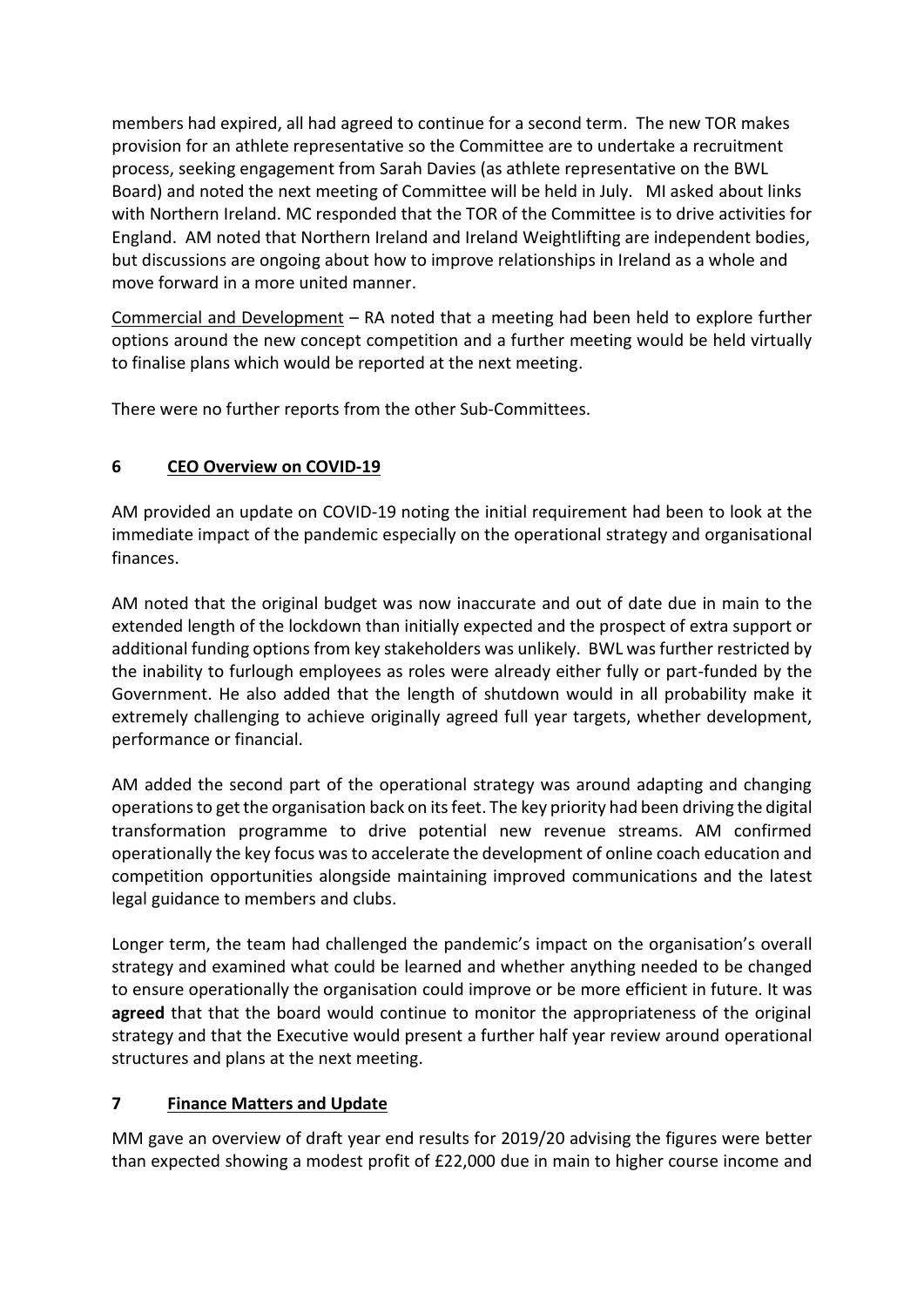several costs savings. This was against an original break-even budget and consequently the reserves had improved to £130,000.

Management Accountsfor April 2020 – MM reported a loss of £7,000 in April against a budget of £4,000 profit.

MM felt this was a more realistic picture and one that would be replicated throughout the year due to the prolonged impact on all independent revenue streams because of COVID-19. MM advised the resulting re-forecast for the year now indicated a loss of £133,000, which would place the organisation in a potentially challenging position by March 2021 and questionable as a going concern.

MM presented a re-modelled forecast (B) which showed following a reduction in expenditure a loss of £58,000 and ensured reserves of £72,000 were available for future years.

AM advised that the original budget had been developed following advice that the original estimated time for business interruption was three-months and the original budget had worked on an estimated return to normality in terms of generating income streams by July. It was now clear that the impact of Covid-19 would be both longer and more severe, which would also negatively impact development and performance targets. AM reiterated the view of MM that the only way to realistically reduce the potential worst-case losses would be from a cost savings perspective as improved income generation would be unlikely.

MC asked if the headcount were to be reduced, what areas would be affected and would it negatively impact the operational plan. AM responded this was being investigated but the plan would be to ensure minimal impact on the running of the business. MI suggested asking for funding from the IWF, which AM agreed to investigate although may be difficult following the political fallout post the McLaren report.

RA reiterated the concern that a reduction in headcount may impact the ability to deliver against the current strategy and AM responded that he was confident it would not. RA noted if there was a requirement to change or develop going forward, the current team may not possess the correct or required skillsets for future developments and wanted to ensure the Executive remained wary of this. AM explained a number of roles were ring-fenced around funders requirements and targets but noted there would be a need to revisit the structure to make sure it was appropriate going forward especially if the business was to be more efficient and productive.

GT asked if any discussions had been held with other NGBs/Sport England regarding the centralisation of core service support. AM advised that whilst Sport England and UK Sport remained keen on the potential benefits of shared services, AM replied explaining any such collaboration would take some time to implement and agree and any savings needed to be implemented quicker to offer any benefit. He also added that several other NGBs were in a similar position with staffing reductions also on their agendas.

MM shared a diagram detailing the key financial risks and opportunities facing the organisation over the next 12 months. This was based on the most recent forecast (B) and reported that the biggest area of concern remained staffing, whilst there was still uncertainty around accurately forecasting revenues for courses, membership and partnership income.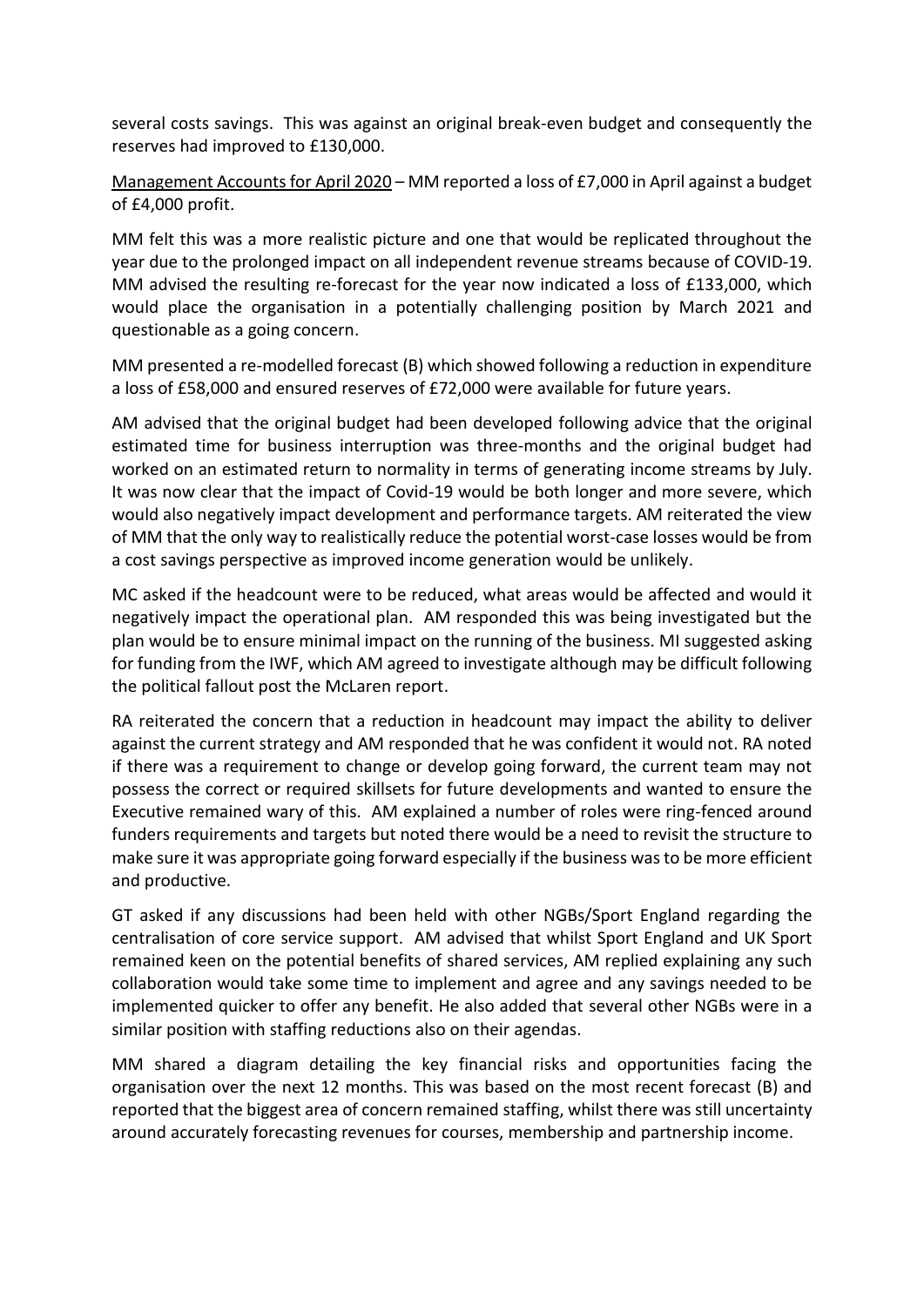Following a request from the Audit Committee and BWL's new auditors, MM presented a forecast for 2021/22 had been produced based on known grant income from Sport England which still showed a loss of £54k.

Finally, AM advised that a number of key partners (Prison Services/HE&FE) had already advised that they currently had no plans to deliver BWL courses in this financial year so there was a need to remain extremely cautious on revenues.

The Board **agreed to accept both the new forecast (B) and associated savings, as well as the 2021/22 forecast**, which could be forwarded to the auditors for further review.

#### **8 Operational Reports**

AM noted that TW had been appointed the NGB's COVID-19 Director.

#### Performance

Return to Training - TW presented an update on the lockdown process for both Weightlifting and Para-Powerlifting. He advised that all elite athletes were set up to train from home and advice had been shared with them including online case conferences. During this period, training programmes had been set with ways to minimise injuries and monitor athletes daily with more online coaching, mobility and planning.

There was ongoing engagement with stakeholders – Loughborough University, EIS and UK Sport and the WCP selection for the new year had been held.

Return to training planning and frameworks were in line with Government guidance and he was liaising with partners to agree appropriate conditions as well as developing various documentation /procedures that needed to be put in place and signed off before the team can return to Loughborough. Health and well-being of lifters, coaches and support staff remained the number one priority. During Phase 1 it had been decided not to return due to social distancing rules which would need to be adhered to. In Phase 2 there was a need to address further changes and further consider athlete options. It was felt weightlifting could possibly return and be of value, i.e. being able to have face to face coaching, but powerlifting was not able to return yet. Several actions still needed to be addressed, including sourcing PPE and identifying a COVID-19 Medical Officer for weightlifting.

**The Board agreed to support our Return to Training and Return to Work strategies and proposed timescales**, whilst AK added his support, adding it was positive that the organisation was being pro-active around this matter.

World Class Programme (WCP) for Para Powerlifting – TW noted that plans were being adjusted due to the new date for the Para Games in 2021 with a new qualification window set. There are currently three people in the top six of the rankings and the medal target remains 1-2. Individual updates on various athletes were provided. He noted all the athletes were currently fit and healthy and training from home and were making good progress. He reported that there were still 7 athletes on the Confirmation programme and 3 on the National Development Squad although it was difficult to recruit larger numbers at present.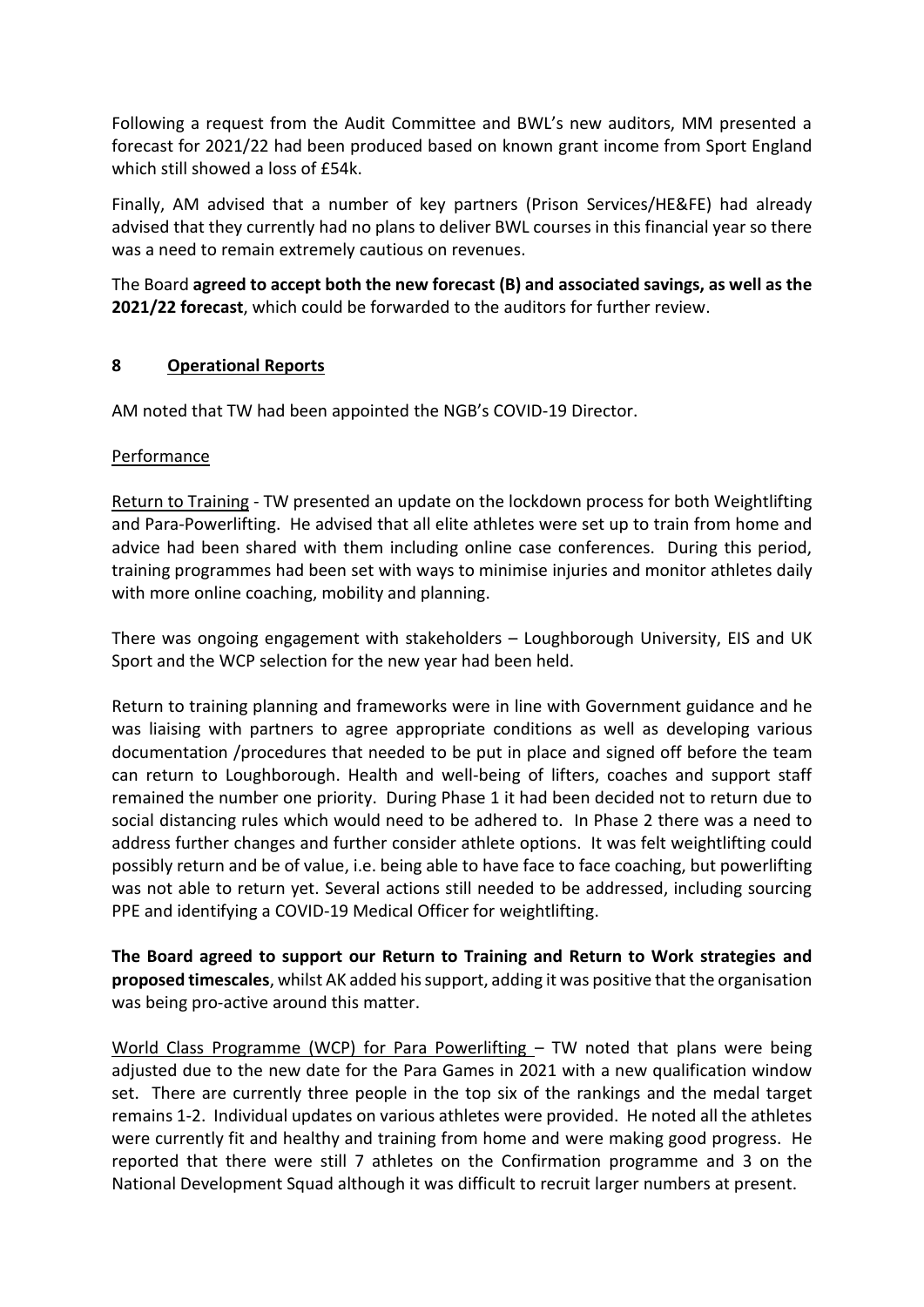Regarding the Phase 2 of the Paris WCP funding submission, he reported that UKS were happy overall although some development areas had been identified for further work.

#### Olympic Lifting and Talent Pathway Update

AM reported that the Sport England funding submission for CWG22 medal support had been made and it was hoped to hear further in July.

Regarding Tokyo 2021, there were four potential lifters with three currently in a strong position of qualifying due to their position in the rankings although Emily Muskett has work still to do due to the reduction in weight categories. The European Seniors competition is scheduled to take place in Moscow late October/early November, which sits in the refreshed Tokyo qualification period (September 2020 to April 2021). All athletes need to lift again and perform well to maintain or improve ranking positions to qualify.

Regarding the UK Sport funding application, there has been clear feedback to suggest World Class Programme support will be difficult although there is an opportunity to submit for Progression Funding for future with further details announced in July.

The Talent Pathway continued to run and due to the current situation, all work has moved to online training and support.

Looking forward to CWG 2022, a strong squad of English lifters has been initially identified with potential opportunities for a similar number of medals as achieved in 2018 or more. Squads, coaches and support teams would be announced as soon as Sport England release further information on their medal Support programme.

#### Sport Development and Coach Education

KL presented her report on operational performance including developments and progress relating to Workforce, Competitions, Communications, Relationship Managers and Governance matters. She also gave an update on operational changes implemented due to COVID-19 and plans being made to return to office working in future. It was noted that there had been several developments with online products for courses and competitions and an increased number of external communications implemented to maintain engagement with the membership. The annual review with the CPSU for safeguarding had gone well and the "Good" rating had been maintained. The application for the Equality Standard in Sport at Intermediate level had been submitted and an assessment date scheduled Later in June.

JF asked what impact Covid-19 had on the culture of the staff since lockdown and working from home. KL responded that she felt good communication channels had been implemented with all staff throughout this period and did not think any major issues had arisen with many staff commenting communication had improved and weekly team meetings should be continued in the future. KL also felt that the need to focus on our digital area of the business had generated a greater feeling of collaboration and team work with more individuals adapting and been asked to support in projects they would not normally be involved with.

# **8 Board Matters**

Sport England/UK Sport Updates – AM noted that all important stakeholder updates had been covered in earlier parts of the meeting.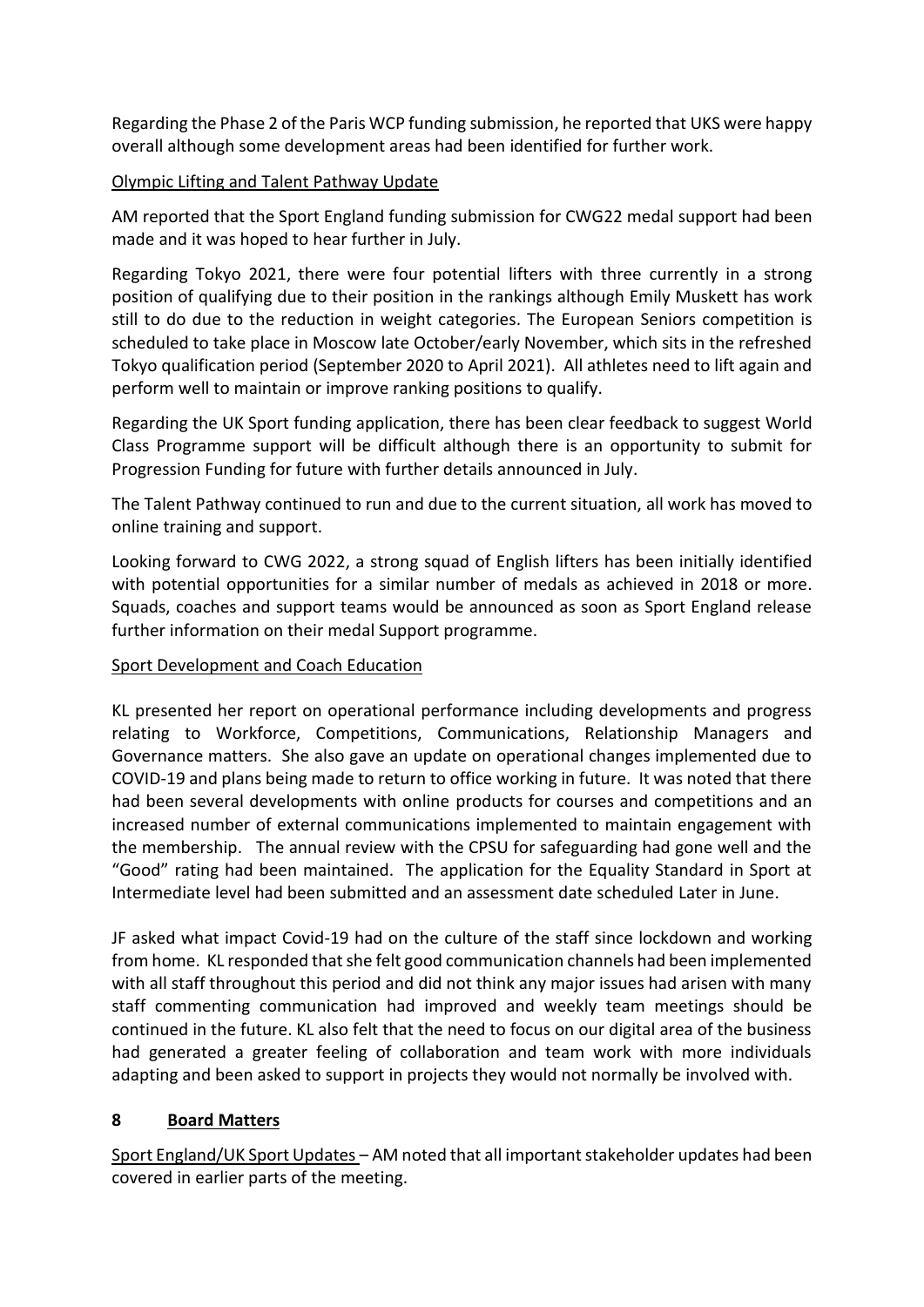Complaints Log – AM noted there were very few complaints on the log and non were ongoing. AK questioned one complaint focussing on a social media issue and AM confirmed that the complaint was dropped prior to investigation but it had highlighted a potential problem that all lifters and coaches needed to be aware of and BWL would ensure it reviewed and updated the contents of its education programmes to avoid any similar complaints in the future.

AM also noted that there had been three complaints following a lack of prompt engagement/ communication around the #blacklivesmatters campaign which has since been followed up and a plan for greater engagement agreed.

Risk Register – The register had been updated and most of new red risks were COVID-19 related. AM reported he is working with the Audit Committee to fully update the register as the current position is remains fluid and would report back at the next meeting.

Operational Scorecard – The May document was sent out with the papers and key points were mainly covered under the operational report.

### **9 Any Other Business**

BWL Foundation – The proposed governing document was sent out with papers and AM noted the document had been written with a close alignment to the BWL Articles and ensured compliance with the Code for Sports Governance. **The Board approved the proposed Governing document and for its submission to the Charity Commission**.

Appointment of Board Member – Following last Board evaluation and audit, it was agreed to appoint a suitable individual with legal expertise. Two names had put had been put forward by AK/KS. AM confirmed the process to appoint an individual rather than seek to openly advertise for a new Director, which may be currently challenging, was in line with both BWL's Articles of Association and with UKS's Governance team. **It was agreed the Nominations Committee (GT as Chair plus one other independent Board member) would consider both applications and recommend one individual to the board electronically**.

BWL New concept competition  $-$  A working group meeting has been held to discuss this further and a summary proposal had been circulated with the papers. Further details would follow as the concept was finalised.

IWF/McLaren Report – The full report had been circulated with the papers and a short BWL statement had subsequently been issued. AK reported the he had asked the UK Sport Governance Department for advice on how best to handle the situation. He noted how important it was that BWL had to be comfortable with individuals that represent BWL on any International Boards or Committees always behave with the highest integrity.

MI gave an overview about his role on the IWF Executive Board, which was followed by MC who explained his voluntary consultancy role. **It was agreed that an internal review should be carried out with a report shared with UK Sport.** AK noted it was important to consider how best to manage these individual relationships going forward and the role the International Relations Committee could play.